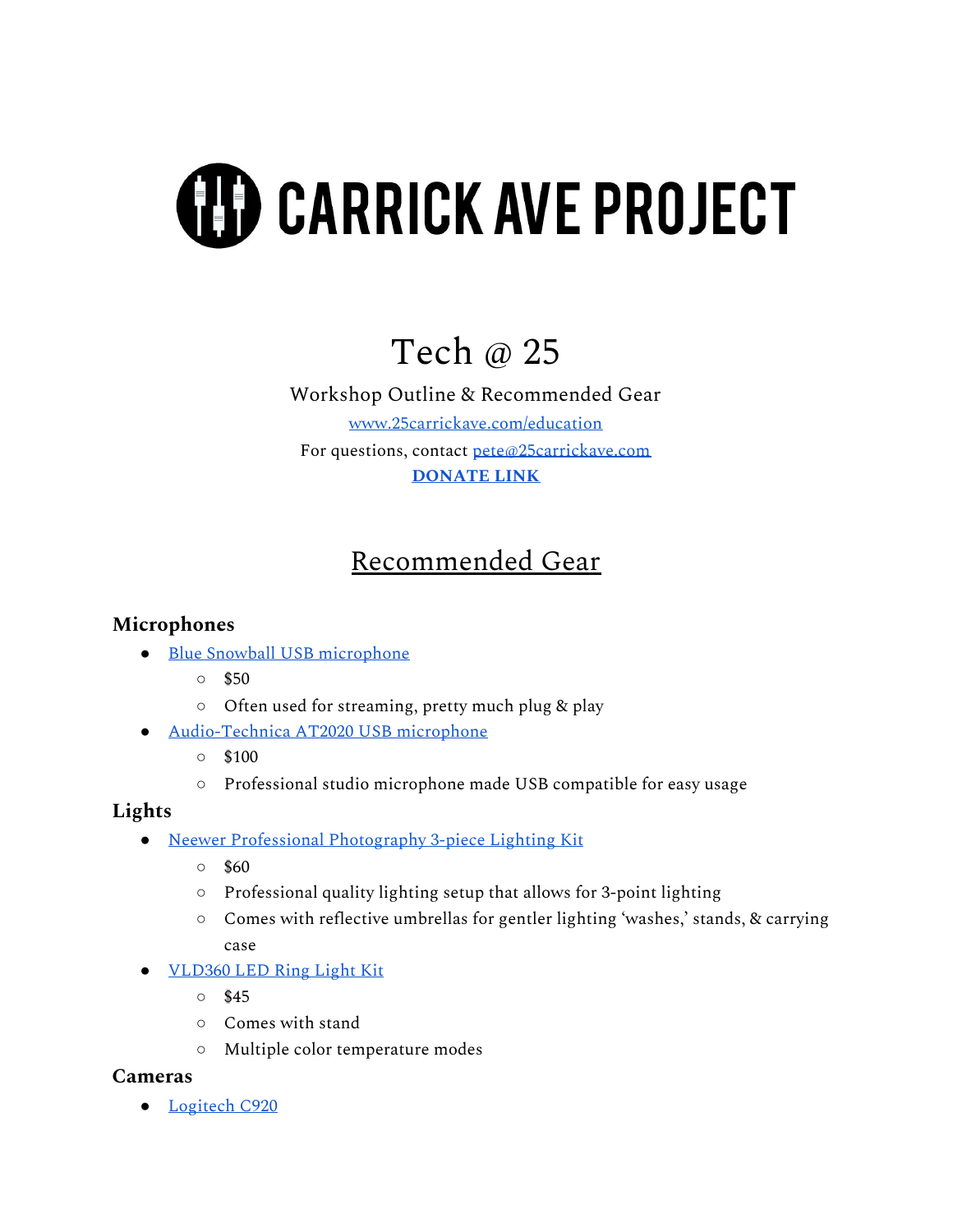- $\circ$  \$80
- Built-in stereo microphone
- Auto adjusts lighting
- [Logitech](https://www.logitech.com/en-us/products/webcams/c310-hd-webcam.960-000585.html) C310
	- \$50
	- Built-in mono microphone
- [Razer](https://www.bestbuy.com/site/razer-kiyo-webcam/6289641.p?skuId=6289641&ref=212&loc=1&ref=212&loc=1&gclid=Cj0KCQjw59n8BRD2ARIsAAmgPmJ4nTYT-HP2BUAjuqVv9XHQqsxzCIG4Vym0tJPQYxexrK1a-zgMt-waAllzEALw_wcB&gclsrc=aw.ds) Kiyo
	- \$88
	- Built-in ring light with adjustable brightness

## Workshop Overview

## Purpose of the Workshop

- Be seen & heard clearly, with a clear message in your Zoom meetings, videos, & live streams
- Understand the technical factors, including audio, lighting, and video
- Understand the importance of planning using scripts & storyboards
- Know the software & streaming platforms used to stream
- Know the affordable options for upgrading video, lighting, & audio
- Introduction to our entertainment technology program

## Audio

- The acoustics of the room you're in will affect how you sound. For example, a tile floor will reflect sound & a carpeted floor will not
- Minimize background noise by finding a quiet space & shutting windows & closing doors
- Advanced Zoom audio settings minimize background noise, use built-in noise suppression settings if necessary
- Microphones
	- Mic placement should be as close to your mouth as possible (within reason). Don't worry about the mic being in the shot - audio is more important than video & nobody will mind it.
	- Project when you speak, don't mumble or whisper
	- Don't use copyrighted music in a stream, it will get shut down
- Headphones or earbuds will make it much easier to hear others in a meeting/conference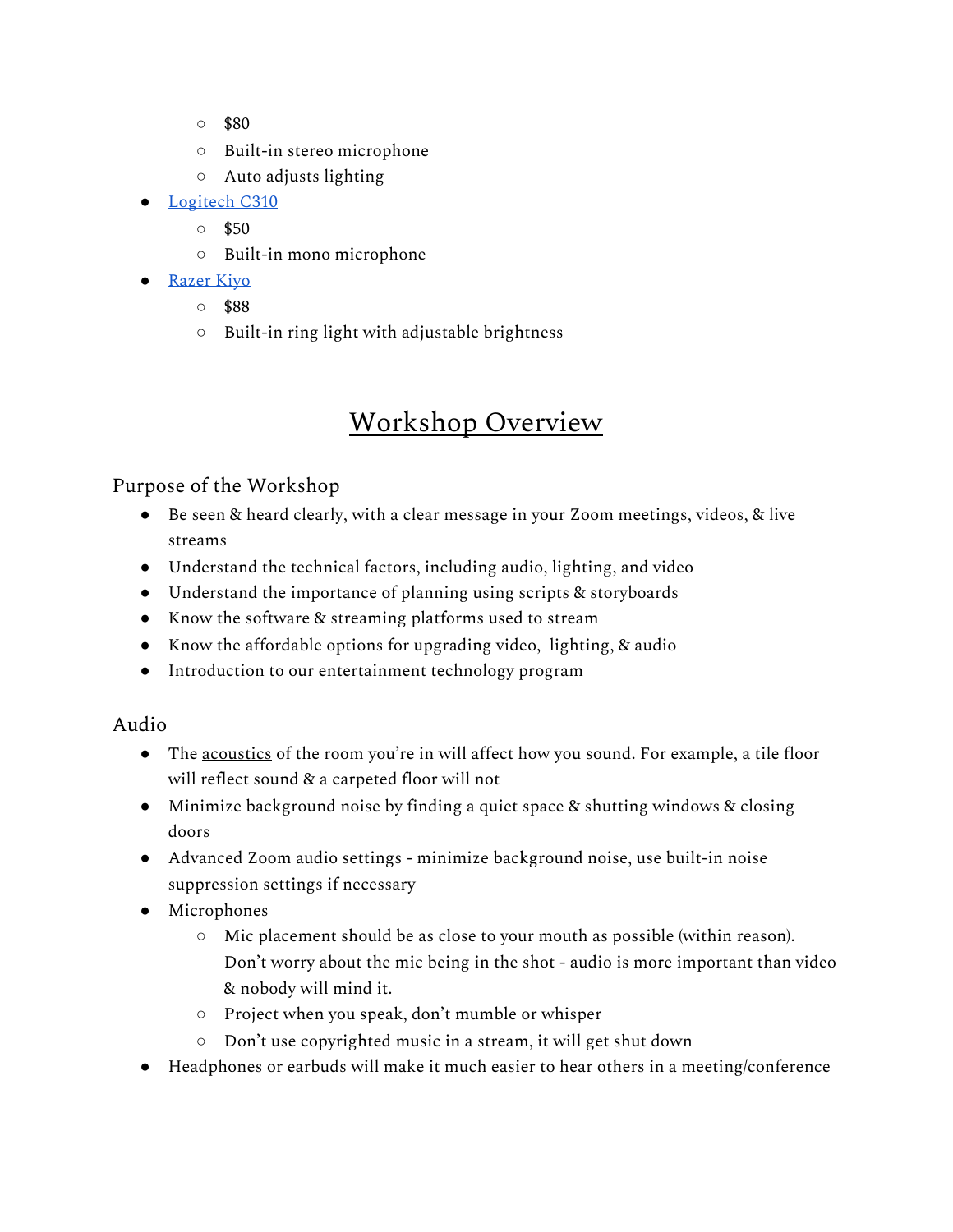## Lighting

- Color temperature: the accuracy of color in your video. If the color temperature is off, your skin color may look unnatural. Whiter temperature light bulbs generally make you look better than yellower temperature bulbs
- Daylight is ideal, try to sit near a window
- It's helpful to have multiple light sources pointed at you in order to avoid shadows
- Don't point a light directly at the camera, it will make everything else in the picture look dark (including a window directly behind you)

### Video

- Virtual background set this up in preferences if you want to have a cool background behind you /// can't rearrange your whole room just for a live broadcast
- Zoom video settings
	- Choose your camera source
	- Touch up appearance (smooths skin & textures)
- Streaming Websites & Software
	- Zoom, Facebook, Youtube, Instagram, [Discord](https://discord.com/), [Twitch](https://m.twitch.tv/)
	- [OBS](https://obsproject.com/) (freeware), [Ecamm](https://www.ecamm.com/) (Paid, OS X), [Restream](https://restream.io/channel) (Paid, used to output to multiple destinations)
	- Choose the streaming platform where most of your audience spends time
- Tech Test
	- Test your connection speed at <https://www.speedtest.net/>
	- Article on [required](https://restream.io/blog/what-is-a-good-upload-speed-for-streaming/#:~:text=For%20audio%2C%20it%20recommends%20up,roughly%203%20to%204%20Mbps.) upload speeds
	- Always do a test stream before you livestream test audio, lighting, video, & internet

#### Content Planning

- Script
	- Write out what you're going to say, at least the first 30 seconds or so
	- Create bullet points to make sure you hit all your points
- Storyboard
	- $\circ$  A visual representation of what your video will look like (camera angles, types of shots, camera movement, etc.)
- Promotion
	- Promote via social media to drive traffic to your event (announcements, teasers, previews, reminders)
	- Create content consistently to keep your audience interested